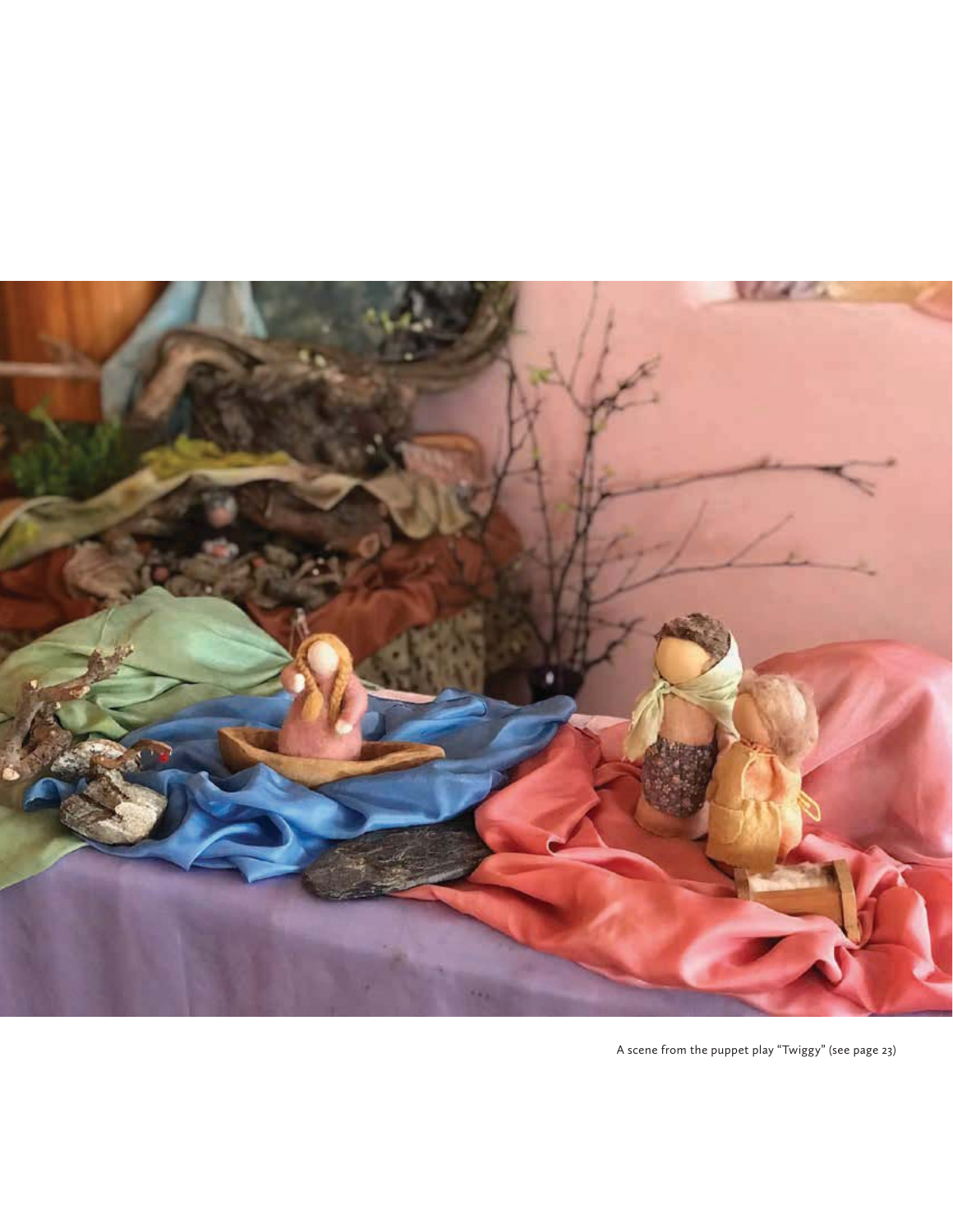## From the Editor

 $\sim$  Nancy Blanning

Plans are funny things. Whenever we anticipate something—teaching in some capacity, going on a trip, attending a meeting, and so on—we create a plan based on our intentions and imagine the steps of how things will work out. Meanwhile, the people whom we will meet in the course of this event have their own plans, their own expectations and hopes.

Then we all come together. Often, if we are attentive to the whimsy of life and the intentions of the spiritual world, we then discover that there is THE PLAN whose edge our own thoughts have just glanced upon, that has been ripening and deepening somewhere in the cosmos and now comes to light. When THE PLAN has revealed itself, we always find that it is much better than what could have been brought by a single person.

In a sad, deep heart-and-soul moving, and inspiring way, this issue of Gateways has been formed by the life and passing of Joan Almon. This was not the original plan for this issue, but it is certainly the right one now. This issue is dedicated to Joan as one of the first and most dauntless, energetic, courageous, and challenging American initiators of Waldorf early childhood education in North America.

You will read about her professional life and biography from childhood in the next few pages, a story we think you will find tantalizing—even a bit outrageous in some places. This article is followed by a personal remembrance by Laurie Clark, who, as a young Waldorf teacher, first heard Joan speak at a conference decades ago.

Joan was fiercely devoted to protecting young children, to giving them a fair and healthy start into life. She fought to allow them the opportunities to discover and awaken to the world through imaginative, freely developed play and through doing real, practical work. She spoke and wrote about the developmental dangers to healthy incarnation, to soul development, and to vitality of spirit from the press to impose early academics on younger and younger children. She explained why children should not be enrolled in the grade school until they showed consolidated signs of readiness. In so many ways, she urged us to "let the children be children" for as long as the developmental mandate from the spiritual world has intended.

We did not know that THE PLAN for this issue was to honor Joan's life and work until the event of her crossing the threshold, just a couple of months before going to press. But when that became clear, many other connections began to show themselves. The wealth of articles submitted for this issue had seemed an odd potpourri of unrelated bits and pieces, challenging to fit together in some cohesive way. But in the light of Joan's passing, the themes of the articles began to shine through. In one way or another, each piece touches upon aspects of education and human development that were especially dear to to Joan in her work on behalf of children and families. As we read, we may feel the urgency of these topics for our times.

This feeling of urgency was not unique to Joan. But her fire and leadership was—and continues to be unique. In this mood of her calling out, "The time is at hand!"**<sup>1</sup>** you are invited into the following pages.

First, we take on the topic of writing reports in the early childhood setting. Writing reports is standard practice in some schools, a WECAN survey revealed. In others it is thought to be inappropriate and intentionally avoided. In some areas local regulations require a written report for these young children. Should we? Should we not? And if a report is required, how do we find our way along this path? Ruth Ker has taken on the big task of considering different ways to look at this practice. She suggests that there are ways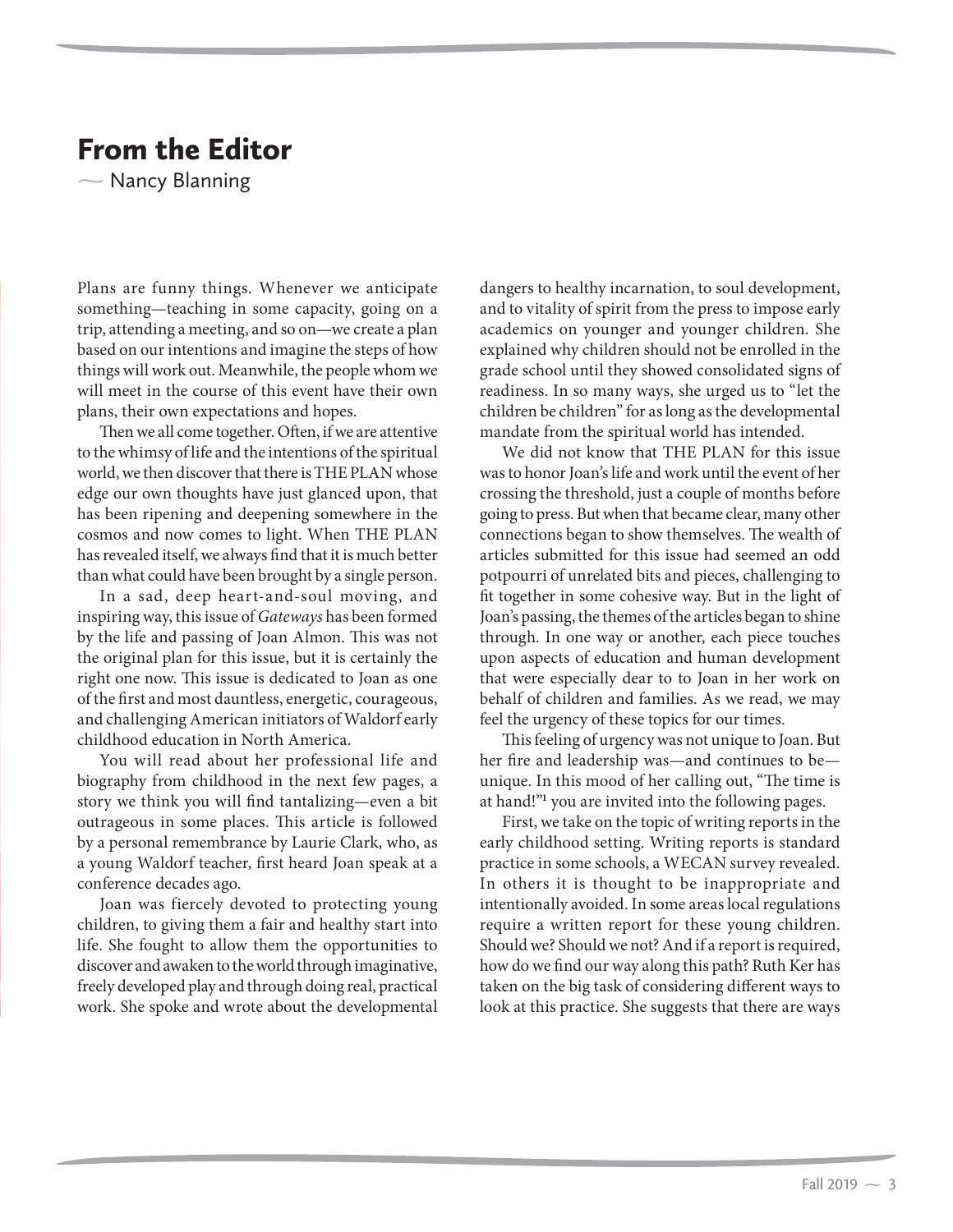to honor the individuality of children without locking them into a static picture, and that an objective but warmly written report can build positive relationships with parents.

Movement, play, and practical work are the focus of the next three articles. Kathy Rinden became inspired to enrich the opportunities for movement in her classroom, to give support to healthy sensory development. Her journey of creating an inexpensive, highly versatile, compact indoor "gym" displays a resourcefulness that is impressive and exciting.

Next is a description by Bronwen David of how a "jungle gym" is created anew each day for the nursery class out of milk crates and planks. This has helped to awaken the children's joy in their growing bodies and to build their confidence in the sensory-motor realm.

Barbara Klocek takes on the topic of work in the kindergarten. For children to incarnate well in healthy ways, they want and need to see real, purposeful work done with joy. But Barbara questions whether we may be using "work" as a hidden code word for punishment. Her description of how she cultivated the joy of work with her classes can help us to claim work as a satisfying, social activity that only human beings can do.

Storytelling provides another realm where the children's imagination can work all the way into the physical world. Christy Field shares how her classes typically "act out" or dramatize a story in simple ways after it has been told numerous times. She tells one example of how the children imaginatively carried the inside classroom experience of "The Snowmaiden" out into the wintry forest of upstate New York.

*For the Classroom* takes us into a topic of our very current times—gender diversity and inclusivity. The early childhood teachers of the Maine Coast Waldorf School share with us an adaptation of the story "Twiggy." They describe how they presented this story as a puppet play to honor a class family with same-sex parents and to step away from stereotyped gender representations—an example of how we each may use stories, with appropriate adaptation, to acknowledge and bless the diversity we are meeting in our classrooms.

We cannot have enough finger plays with engaging and ear-catching language to invite our children's listening, especially in transition moments. We are delighted to share two original finger plays by Rachel Cruz that are notable for their playfulness and amusing little twists.

*The Signs of the Times* begins with an apology to Astrid Lackner whose article in the last issue on literacy development in early childhood was misattributed to another author. We are republishing this article with the correct author credited in order to redeem this mistake, and because Astrid's introduction to this topic is the anticipated focus of a future newsletter. Thank you, Astrid.

Another offering from Kathy Rinden concerns selfcare for the teacher. This article would be important for us to read seriously and reflect upon earnestly no matter when it was published. But when read with Joan Almon in mind, it took on more potency. Joan's motto was "Will Act." Kathy's consideration of self-care which she pondered for two years before this article took form—speaks to that same enthusiastic resolve.

*International News* takes us to Dornach, Switzerland and the International Early Childhood Conference held at the Goetheanum last spring. For those lucky enough to attend, this was a blessed and privileged time. In an effort to share a flavor of the mood, the interactions, and the inspiring content